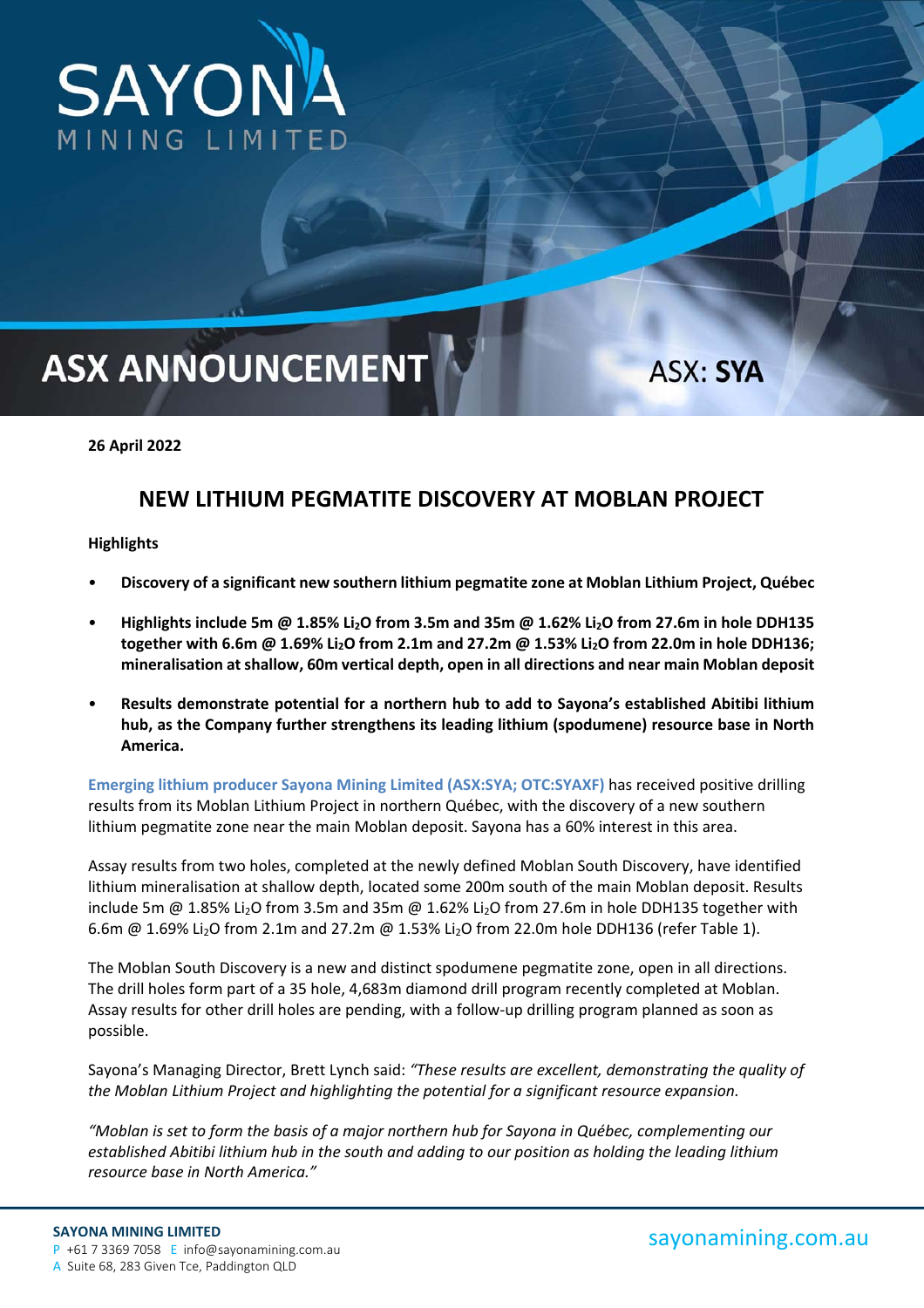

|                         |                |                 | Interval (m) |      |        |          |
|-------------------------|----------------|-----------------|--------------|------|--------|----------|
| Hole                    | <b>Easting</b> | <b>Northing</b> | <b>From</b>  | To   | Length | $Li2O$ % |
|                         | 506713         | 5619920         | 3.5          | 8.5  | 5.0    | 1.85     |
| 1331-22-135<br>(DDH135) | and            |                 | 27.6         | 62.6 | 35.0   | 1.62     |
|                         | Including      |                 | 36.0         | 41.0 | 5.0    | 2.64     |
| 1331-22-136<br>(DDH136) | 506713         | 5619920         | 2.1          | 8.7  | 6.6    | 1.69     |
|                         | and            |                 | 22.0         | 49.2 | 27.2   | 1.53     |
|                         |                | including       |              | 48.6 | 8.7    | 2.26     |
|                         | also including |                 | 39.9         | 41.4 | 1.0    | 4.02     |

# **Table 1: Moblan Lithium Project Assay Results**

Note: Intercepts calculated using a 0.5% Li2O lower cut with a maximum 2m internal dilution. The grid system used is UTM NAD83 zone 18.

# A cross section of the drilling, together with adjacent holes (assays pending) is displayed in Figure 1 below.



**Figure 1: Cross section 506700E displaying DDH135‐6 and the main Moblan Deposit to the north.** 

The geology and mineralogy are very similar in both holes, with spodumene occurrences throughout the pegmatite and high lithium grades up to 4.02% Li<sub>2</sub>O. The lithium assay content is consistent with the local variations of spodumene logged in core.

The Moblan South discovery is located approximately 200m south of the Moblan deposit, as shown in the cross section and plan below (Figure 2).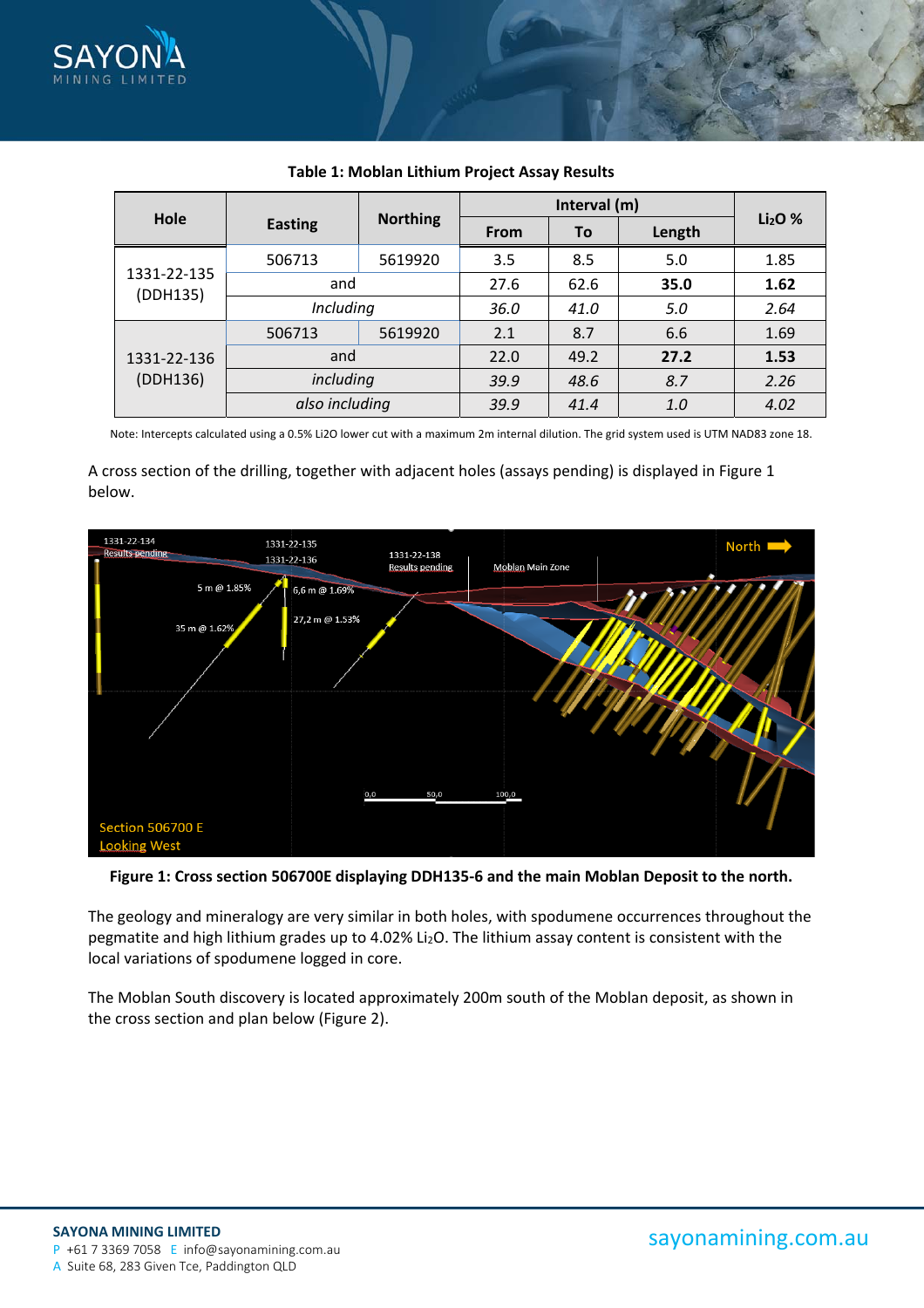



**Figure 2: Plan of the Moblan South discovery and main Moblan lithium deposit (displayed in red). Current 2022 diamond drill collars are displayed in white.** 

The Moblan project is located about 100km north of the town of Chibougamau and approximately 85km from the Cree (First Nations) community of Mistissini. The project is accessible year-round via the Route du Nord and its proximity to Chibougamau and Mistissini with their available infrastructure makes it an ideal location for exploring and mining deposits of industrial energy minerals.

Sayona is committed to engaging local communities as the project progresses, including First Nations and other local community members, consistent with its stakeholder engagement approach.

The positive results from Moblan follow Sayona's recently announced doubling of its JORC compliant lithium resource base for its flagship North American Lithium and Authier Lithium Projects, with a total JORC combined Measured, Indicated and Inferred Mineral Resource of 119.1 million tonnes @ 1.05% Li2O (refer ASX announcement 1 March 2022). Resource details are included in Table 3.

In January 2022, Sayona expanded its northern hub with the acquisition of 121 new claims, the Lac Albert Project, located west of Moblan and spanning more than 6,500 ha (refer ASX release 25 January 2022).

Analysts Benchmark Mineral Intelligence have reported that the total amount of proposed and existing lithium-ion capacity has more than doubled since the beginning of 2021 to over 6 terawatt hours, with lithium supply described by Tesla founder Elon Musk as the "limiting factor" for electric vehicle adoption globally. As of 24 April, Benchmark's lithium price index was up 487% year-on-year, with its carbonate index up 465% and its hydroxide index up 526%.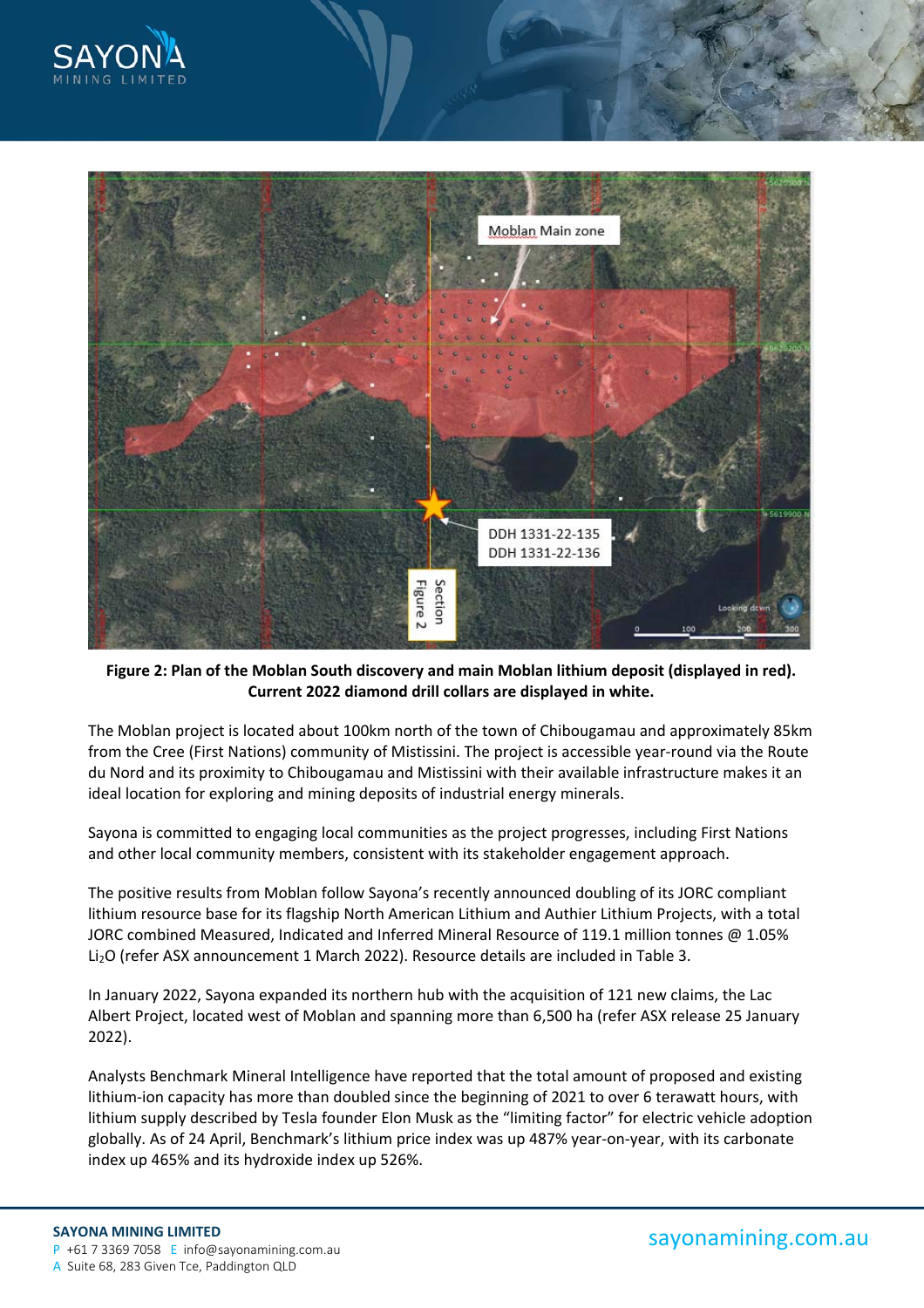



**Figure 3: Sayona's Managing Director Brett Lynch (left) with Exploration Director Carl Corriveau (centre) and SOQUEM geologist Joanie Caron inspect drilling samples at the Moblan Lithium Project** 

Issued on behalf of the Board.

For more information, please contact: **Example 20 For media queries**, please contact:

**Brett Lynch Anthony Fensom**  Managing Director *Managing Director*  **1996 1997 1998 1998 1998 1998 1998 1998 1998 1999 1999 1999 1999 1999 1999 1999 1999 1999 1999 1999 1999 1999 1999** Email: info@sayonamining.com.au Ph: +61 (0)407 112 623

Email: anthony@republicpr.com.au

# **About Sayona Mining**

Sayona Mining Limited is an emerging lithium producer (ASX:SYA; OTCQB:SYAXF), with projects in Québec, Canada and Western Australia.

In Québec, Sayona's assets comprise North American Lithium together with the Authier Lithium Project and its emerging Tansim Lithium Project, supported by a strategic partnership with American lithium developer Piedmont Lithium Inc. (Nasdaq:PLL; ASX:PLL). The Company also holds a 60% stake in the Moblan Lithium Project in northern Québec.

In Western Australia, the Company holds a large tenement portfolio in the Pilbara region prospective for gold and lithium. Sayona is exploring for Hemi‐style gold targets in the world‐class Pilbara region, while its lithium projects are subject to an earn‐in agreement with Morella Corporation (ASX:1MC).

For more information, please visit us at **www.sayonamining.com.au**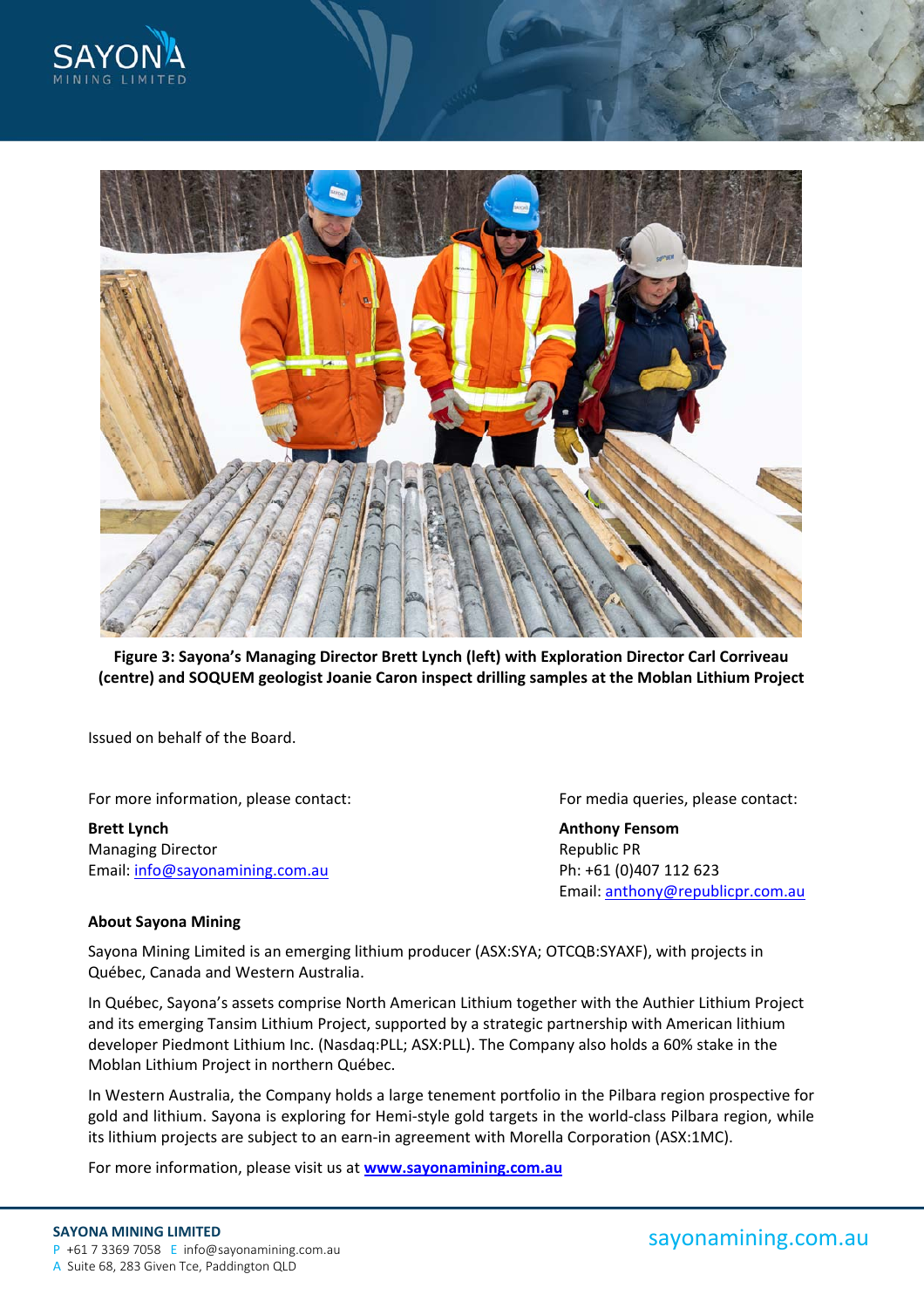

#### **COMPETENT PERSON STATEMENT**

The information in this report is based on information compiled by Mr Carl Corriveau, géo. a member of the Ordre des Géologues du Québec (OGQ). Mr Corriveau is an employee Sayona Inc. a subsidiary of Sayona Mining and has sufficient experience which is relevant to the style of mineralisation and type of deposit under consideration and to the activity which it is undertaking to qualify as a Competent Person as defined in the JORC Code (2012 Edition) of the "Australasian Code for Reporting of Exploration Results, Mineral Resources and Ore Reserves."

Mr Corriveau consents to the inclusion of the information in the form and context in which it appears.

#### **Reference to Previous ASX Releases**

- Sayona doubles Québec lithium resource base 1 March 2022
- Sayona expands northern Québec lithium hub with 121 new claims 25 January 2022
- Moblan drilling planned as Sayona eyes lithium resource expansion 21 December 2021
- Sayona acquiring Moblan Project to boost Québec lithium base 30 September 2021

The Company confirms that it is not aware of any new information or data that materially affects the information included in the original market announcement and all material assumptions and technical parameters continue to apply and have not materially changed. The Company confirms that the form and context in which the Competent Person's findings are presented have not been materially modified from the original market announcements.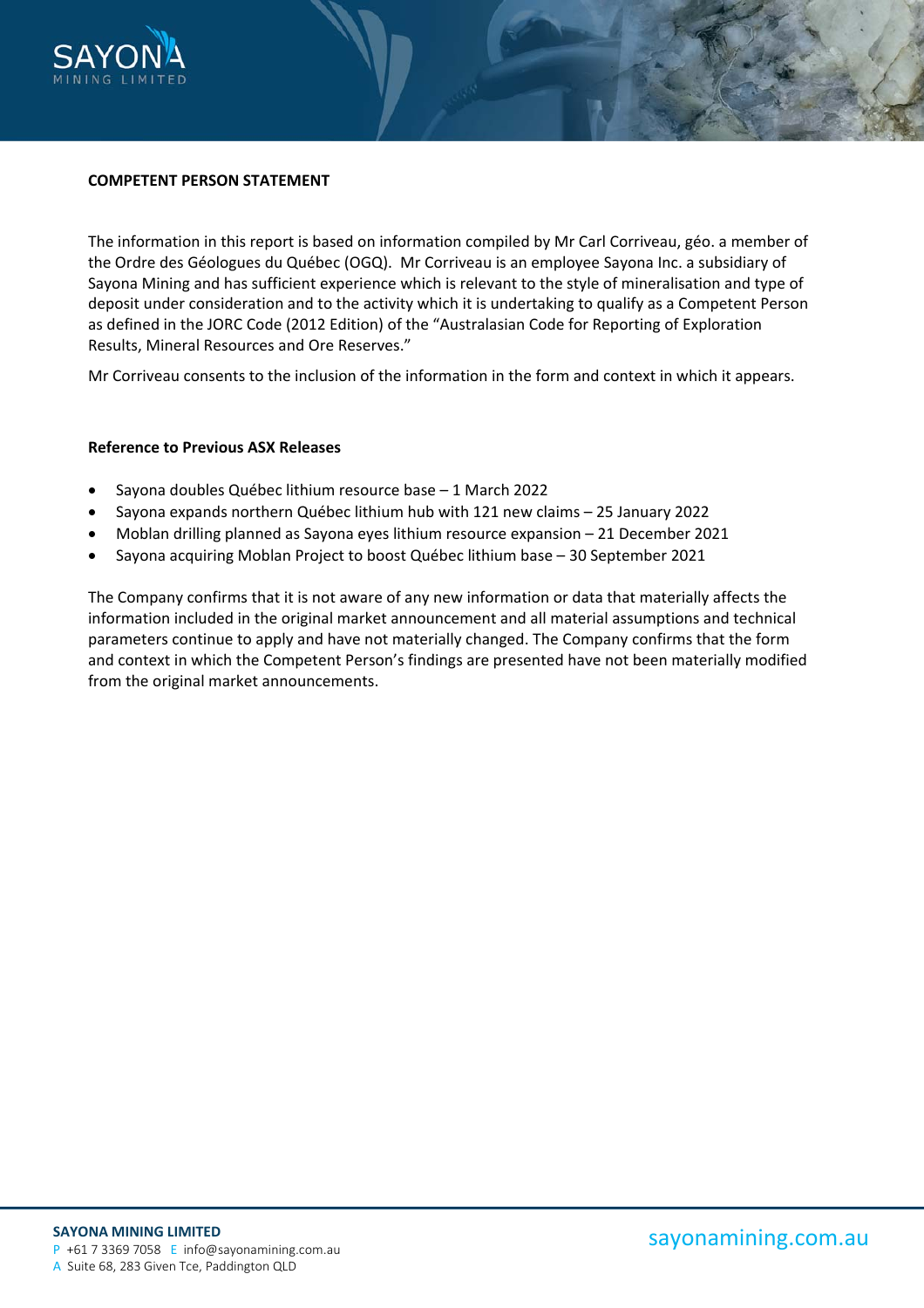

| <b>Hole ID</b> | <b>Easting</b> | <b>Northing</b> | RL(m) | <b>EOH</b> (end of<br>hole) (m) | <b>Azimuth</b><br>(degrees) | <b>Dip</b><br>(°) | <b>Comment</b> |
|----------------|----------------|-----------------|-------|---------------------------------|-----------------------------|-------------------|----------------|
| 1331-22-121    | 506825         | 5620280         | 504   | 140                             | 180                         | -65               | Completed      |
| 1331-22-122    | 506825         | 5620326         | 502   | 159.7                           | 180                         | $-65$             | Completed      |
| 1331-22-123    | 506800         | 5620315         | 505   | 150                             | 180                         | $-75$             | Completed      |
| 1331-22-124    | 506775         | 5620357         | 505   | 161                             | 180                         | $-60$             | Completed      |
| 1331-22-125    | 506750         | 5620360         | 509   | 23                              | 180                         | $-57$             | Abandoned      |
| 1331-22-125B   | 506750         | 5620360         | 509   | 168                             | 180                         | -57               | Completed      |
| 1331-22-126    | 506725         | 5620338         | 513   | 171.85                          | 180                         | $-56$             | Completed      |
| 1331-22-127    | 506626         | 5620288         | 516   | 126                             | 180                         | $-77$             | Completed      |
| 1331-22-128    | 506475         | 5620247         | 504   | 78                              | 180                         | $-57$             | Completed      |
| 1331-22-129    | 506475         | 5620200         | 512   | 102                             | 180                         | $-55$             | Completed      |
| 1331-22-130    | 506425         | 5620220         | 502   | 99                              | 180                         | $-60$             | Completed      |
| 1331-22-133    | 506426         | 5620182         | 509   | 75                              | 180                         | $-45$             | Completed      |
| 1331-22-132    | 506375         | 5620159         | 507   | 69                              | 180                         | $-45$             | Completed      |
| 1331-22-131    | 506375         | 5620183         | 502   | 87                              | 180                         | $-54$             | Completed      |
| 1331-22-134    | 506682         | 5619788         | 534   | 96                              | 180                         | $-90$             | Completed      |
| 1331-22-135    | 506713         | 5619920         | 520   | 150                             | 188                         | $-50$             | Completed      |
| 1331-22-136    | 506713         | 5619920         | 520   | 63                              | 188                         | $-90$             | Completed      |
| 1331-22-137    | 506600         | 5619935         | 533   | 144                             | 180                         | $-50$             | Completed      |
| 1331-22-138    | 506700         | 5620014         | 510   | 90                              | 180                         | $-50$             | Completed      |
| 1331-22-139    | 506700         | 5620108         | 510   | 108                             | 180                         | $-50$             | Completed      |
| 1331-22-140    | 506600         | 5620030         | 514   | 93                              | 180                         | $-50$             | Completed      |
| 1331-22-141    | 506600         | 5620125         | 510   | 102                             | 180                         | $-50$             | Completed      |
| 1331-22-142    | 506925         | 5620281         | 500   | 18                              | 180                         | $-79$             | Abandoned      |
| 1331-22-142B   | 506925         | 5620281         | 500   | 141                             | 180                         | $-79$             | Completed      |
| 1331-22-143    | 506900         | 5620313         | 499   | 147                             | 180                         | $-78$             | Completed      |
| 1331-22-152    | 506875         | 5620310         | 500   | 144                             | 180                         | $-75$             | Completed      |
| 1331-22-155    | 506875         | 5620270         | 502   | 132                             | 180                         | $-70$             | Completed      |
| 1331-22-153    | 507038         | 5619848         | 505   | 141                             | 5                           | $-75$             | Completed      |
| 1331-22-154    | 507050         | 5619920         | 510   | 135                             | 180                         | $-60$             | Completed      |
| 1331-22-145    | 508088         | 5620070         | 494   | 150                             | 115                         | $-45$             | Completed      |
| 1331-22-146    | 508037         | 5620066         | 500   | 183                             | 84                          | $-50$             | Completed      |
| 1331-22-147    | 507994         | 5620008         | 501   | 216                             | 80                          | $-44$             | Completed      |
| 1331-22-148    | 508047         | 5620115         | 500   | 180                             | 86                          | $-50$             | Completed      |
| 1331-22-149    | 508104         | 5620127         | 500   | 55                              | 90                          | $-50$             | Abandoned      |
| 1331-22-149B   | 508104         | 5620127         | 500   | 144                             | 90                          | $-50$             | Completed      |
| 1331-22-150    | 508093         | 5620170         | 500   | 27                              | 88                          | $-50$             | Abandoned      |

# **Table 2 ‐ Moblan 2022 Diamond Drill Programme**

#### **SAYONA MINING LIMITED**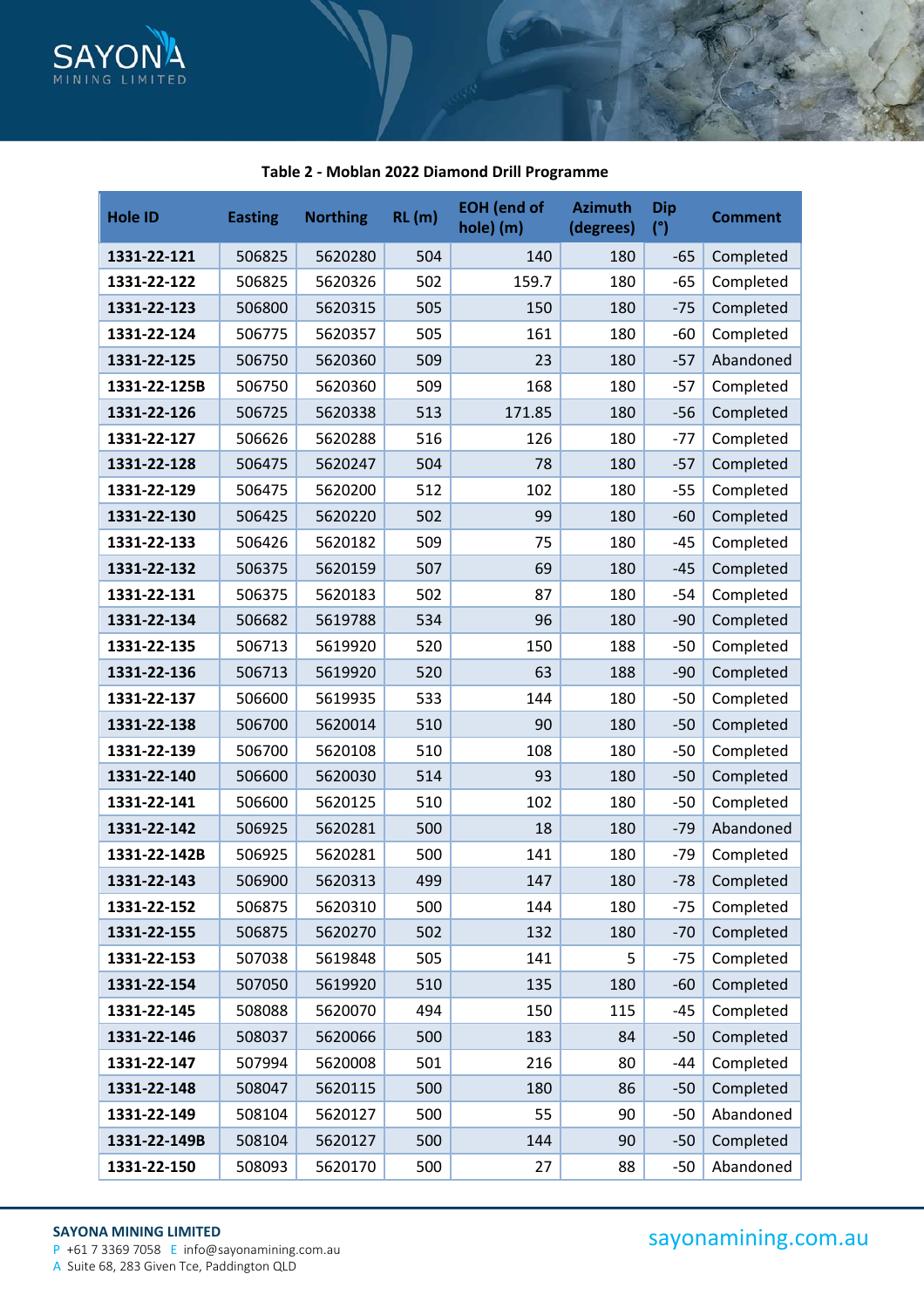

| <b>Hole ID</b> | <b>Easting</b> | <b>Northing</b> | RL(m) | <b>EOH</b> (end of<br>hole) (m) | <b>Azimuth</b><br>(degrees) | Dip<br>(°) | <b>Comment</b> |
|----------------|----------------|-----------------|-------|---------------------------------|-----------------------------|------------|----------------|
| 1331-22-150B   | 508093         | 5620170         | 500   | 144                             | 88                          | -50        | Completed      |
| 1331-22-151    | 508092         | 5620231         | 500   | 141                             | 90                          | -50        | Completed      |
| 1331-22-144    | 507970         | 5620271         | 495   | 126                             | 88                          | -45        | Completed      |

Note: The grid system used is UTM NAD83 zone 18.

# **Table 3: JORC Mineral Resource Estimates, NAL and Authier.**

| NAL - Open Pit Constrained Mineral Resource Statement using a 0.6% Li <sub>2</sub> O cut-off |               |          |                                 |
|----------------------------------------------------------------------------------------------|---------------|----------|---------------------------------|
| Category                                                                                     | <b>Tonnes</b> | $Li2O$ % | Contained Li <sub>2</sub> O (t) |
| Measured                                                                                     | 1,471,000     | 0.99     | 14,600                          |
| Indicated                                                                                    | 52,806,000    | 1.01     | 533,300                         |
| <b>Measured and Indicated</b>                                                                | 54,277,000    | 1.01     | 548,200                         |
| Inferred                                                                                     | 13,874,000    | 0.96     | 133,200                         |

| NAL - Underground Constrained Mineral Resource Statement using a 0.8% Li <sub>2</sub> O cut-off |               |                                |                                 |  |
|-------------------------------------------------------------------------------------------------|---------------|--------------------------------|---------------------------------|--|
| Category                                                                                        | <b>Tonnes</b> | Li <sub>2</sub> O <sub>2</sub> | Contained Li <sub>2</sub> O (t) |  |
| Measured                                                                                        |               |                                |                                 |  |
| Indicated                                                                                       | 19,398,000    | 1.18                           | 228,900                         |  |
| <b>Measured and Indicated</b>                                                                   | 19,398,000    | 1.18                           | 228,900                         |  |
| Inferred                                                                                        | 14,372,000    | 1.19                           | 171,000                         |  |

| NAL – Total Open Cut and Underground Mineral Resource Statement                     |  |  |  |  |  |
|-------------------------------------------------------------------------------------|--|--|--|--|--|
| Contained $Li2O$ (t)<br>Li <sub>2</sub> O <sub>2</sub><br>Category<br><b>Tonnes</b> |  |  |  |  |  |
| <b>Total JORC Resource</b>                                                          |  |  |  |  |  |
| 101,921,000<br>1.06<br>1.081.300<br>(Measured, Indicated and Inferred)              |  |  |  |  |  |

| Authier – Open Pit Constrained Mineral Resource Statement using a 0.55% Li <sub>2</sub> O cut-off |               |          |                      |  |  |
|---------------------------------------------------------------------------------------------------|---------------|----------|----------------------|--|--|
| Category                                                                                          | <b>Tonnes</b> | $Li2O$ % | Contained $Li2O$ (t) |  |  |
| <b>Measured</b>                                                                                   | 6,042,000     | 0.98     | 59,200               |  |  |
| <b>Indicated</b>                                                                                  | 8,098,000     | 1.03     | 83,400               |  |  |
| <b>Measured and Indicated</b>                                                                     | 14,140,000    | 1.01     | 142,800              |  |  |
| <b>Inferred</b>                                                                                   | 2,996,000     | 1.00     | 30,000               |  |  |

| Authier – Total Mineral Resource Statement                       |            |           |                                 |
|------------------------------------------------------------------|------------|-----------|---------------------------------|
| Category                                                         | Tonnes     | $Li2O2$ % | Contained Li <sub>2</sub> O (t) |
| <b>Total JORC Resource</b><br>(Measured, Indicated and Inferred) | 17,136,000 | 1.01      | 173,000                         |

| <b>Total Mineral Resource Statement NAL and Authier</b> |               |           |                      |  |
|---------------------------------------------------------|---------------|-----------|----------------------|--|
| Category                                                | <b>Tonnes</b> | $Li2O2$ % | Contained $Li2O$ (t) |  |
| <b>NAL and Authier JORC Mineral</b>                     |               |           |                      |  |
| <b>Resource Estimate (Measured,</b>                     | 119,057,000   | 1.05      | 1,250,000            |  |
| Indicated and Inferred)                                 |               |           |                      |  |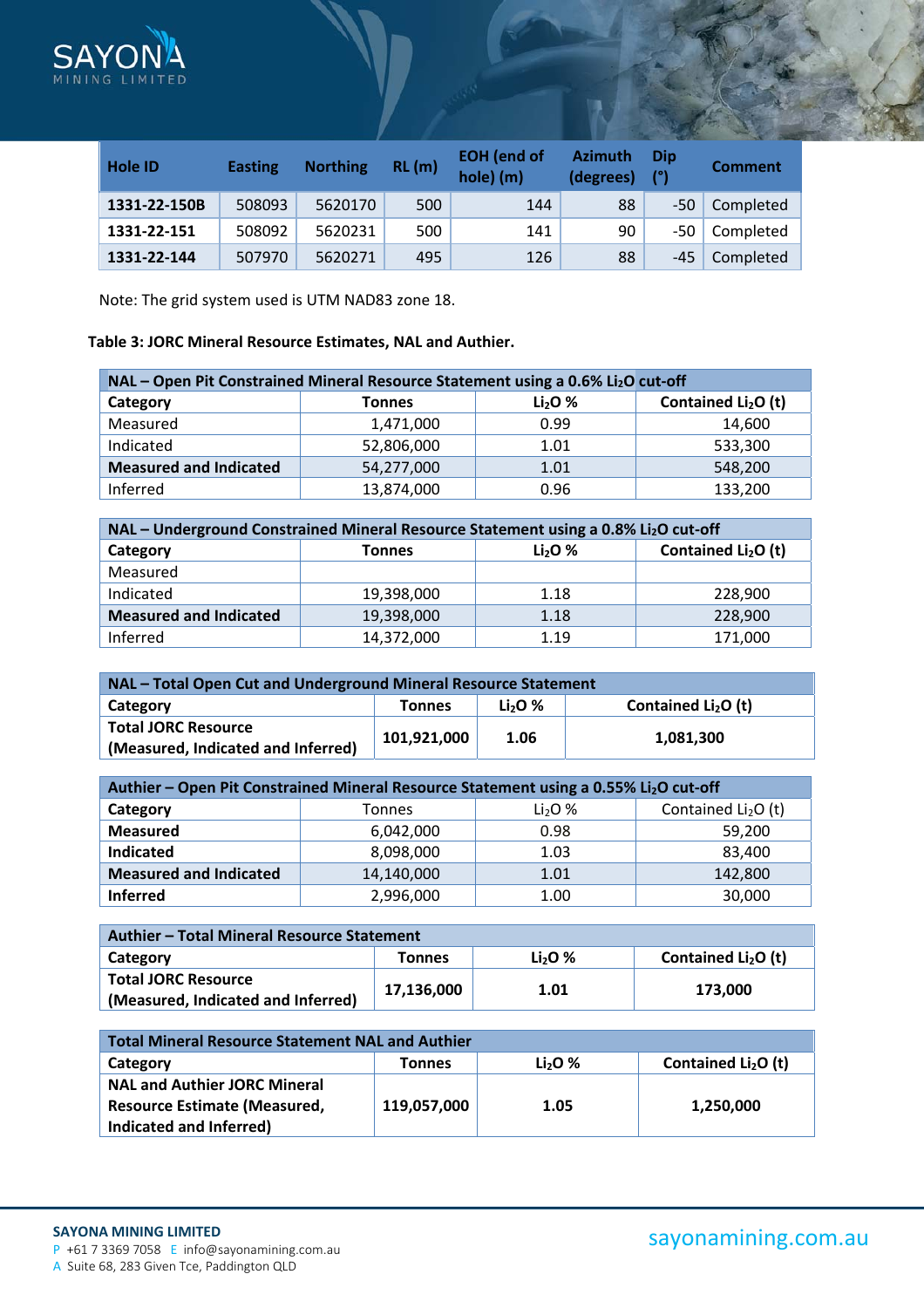

# **JORC Code, 2012 edition – Table 1 (section 1; Sampling Techniques and Data)**

| Criteria                                                | <b>JORC Code explanation</b>                                                                                                                                                                                                                                                                                                                                                                                                                                                                                                                                                                                                                                                                                                                                                                                                                                                                                                                                                                                                                                                                                         | Commentary                                                                                                                                                                                                                                                                                                                                                                                                                                                                             |
|---------------------------------------------------------|----------------------------------------------------------------------------------------------------------------------------------------------------------------------------------------------------------------------------------------------------------------------------------------------------------------------------------------------------------------------------------------------------------------------------------------------------------------------------------------------------------------------------------------------------------------------------------------------------------------------------------------------------------------------------------------------------------------------------------------------------------------------------------------------------------------------------------------------------------------------------------------------------------------------------------------------------------------------------------------------------------------------------------------------------------------------------------------------------------------------|----------------------------------------------------------------------------------------------------------------------------------------------------------------------------------------------------------------------------------------------------------------------------------------------------------------------------------------------------------------------------------------------------------------------------------------------------------------------------------------|
| Sampling<br>techniques                                  | Nature and quality of sampling (eg cut channels, random<br>chips, or specific specialised industry standard<br>measurement tools appropriate to the minerals under<br>investigation, such as down hole gamma sondes, or<br>handheld XRF instruments, etc). These examples should<br>not be taken as limiting the broad meaning of sampling.<br>Include reference to measures taken to ensure sample<br>representivity and the appropriate calibration of any<br>measurement tools or systems used.<br>Aspects of the determination of mineralisation that are<br>$\bullet$<br>Material to the Public Report.<br>In cases where 'industry standard' work has been done<br>this would be relatively simple (eg 'reverse circulation<br>drilling was used to obtain 1 m samples from which 3 kg<br>was pulverised to produce a 30 g charge for fire assay').<br>In other cases more explanation may be required, such as<br>where there is coarse gold that has inherent sampling<br>problems. Unusual commodities or mineralisation types<br>(eg submarine nodules) may warrant disclosure of<br>detailed information. | All samples referred to in this report have been<br>$\bullet$<br>collected by diamond core drilling. Geological<br>logging of recovered drill core visually identified<br>pegmatite and this determined the intervals for<br>sampling. Sample interval has been determined on<br>geological characteristics and ranges from between<br>0.4 and 1.5m in length.<br>Sample preparation and assaying methods are<br>industry standard and appropriate for this type of<br>mineralisation. |
| <b>Drilling</b><br>techniques                           | Drill type (eg core, reverse circulation, open-hole hammer,<br>$\bullet$<br>rotary air blast, auger, Bangka, sonic, etc) and details (eg<br>core diameter, triple or standard tube, depth of diamond<br>tails, face-sampling bit or other type, whether core is<br>oriented and if so, by what method, etc).                                                                                                                                                                                                                                                                                                                                                                                                                                                                                                                                                                                                                                                                                                                                                                                                         | Drilling from surface was carried out by diamond<br>$\bullet$<br>drilling methods, using standard tube to recover HQ<br>size core. Core was not orientated. Downhole drill<br>azimuth and dip has been determined by TN-14<br>azimuth aligner and downhole Reflex EZ shot<br>recording instruments.                                                                                                                                                                                    |
| Drill sample<br>recovery                                | Method of recording and assessing core and chip sample<br>٠<br>recoveries and results assessed.<br>Measures taken to maximise sample recovery and ensure<br>$\bullet$<br>representative nature of the samples.<br>Whether a relationship exists between sample recovery<br>and grade and whether sample bias may have occurred<br>due to preferential loss/gain of fine/coarse material.                                                                                                                                                                                                                                                                                                                                                                                                                                                                                                                                                                                                                                                                                                                             | Drilling has been within fresh rock from surface and<br>$\bullet$<br>core recovery approximates 100%. Core has been<br>marked up, and RQD measurements etc recorded.<br>Sample recovery is considered acceptable and it is<br>$\bullet$<br>not believed a bias has been introduced into the<br>sampling system.                                                                                                                                                                        |
| Logging                                                 | Whether core and chip samples have been geologically<br>and geotechnically logged to a level of detail to support<br>appropriate Mineral Resource estimation, mining studies<br>and metallurgical studies.<br>Whether logging is qualitative or quantitative in nature.<br>Core (or costean, channel, etc) photography.<br>The total length and percentage of the relevant<br>٠<br>intersections logged.                                                                                                                                                                                                                                                                                                                                                                                                                                                                                                                                                                                                                                                                                                             | Geological logging, RQD measurements and<br>structural information has been completed. The<br>logging is qualitative and is supported by core<br>photography of marked up core. The geological and<br>geotechnical logging is at an appropriate level for the<br>style of exploration drilling being reported on.<br>All drill core has been geologically logged.                                                                                                                      |
| Sub-sampling<br>techniques and<br>sample<br>preparation | If core, whether cut or sawn and whether quarter, half or<br>$\bullet$<br>all core taken.<br>If non-core, whether riffled, tube sampled, rotary split, etc<br>$\bullet$<br>and whether sampled wet or dry.<br>For all sample types, the nature, quality and<br>٠<br>appropriateness of the sample preparation technique.                                                                                                                                                                                                                                                                                                                                                                                                                                                                                                                                                                                                                                                                                                                                                                                             | Drill core has been cut in half by diamond saw with<br>$\bullet$<br>half-core samples packaged and delivered to AGAT<br>laboratory in Val-d'Or, Quebec.<br>The core samples have been selected by visual<br>$\bullet$<br>logging methods and is considered appropriate for<br>the analytical work being carried out and in an                                                                                                                                                          |

# **SAYONA MINING LIMITED**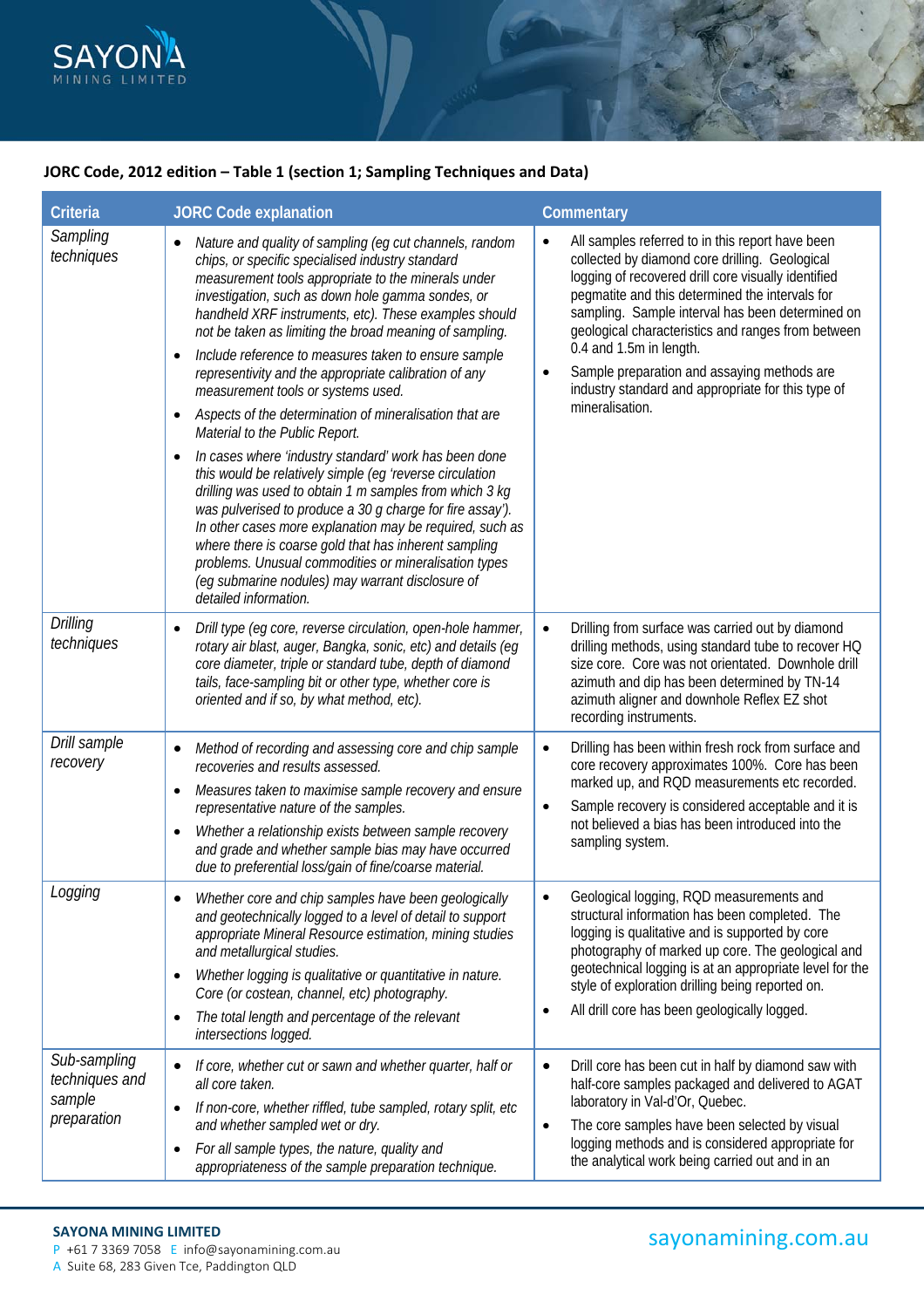

| <b>Criteria</b>                                  | <b>JORC Code explanation</b>                                                                                                                                                                                                                                                                                                                                                                                                                                                                                                                                                                                                                                        | Commentary                                                                                                                                                                                                                                                                                                                                                                                                                                                                                                                                                                                                                                                                                                                                                                                                                                                                                                                                                                                                                                                                                                                                                                                                                                                                                                                                                                                                                                                                         |
|--------------------------------------------------|---------------------------------------------------------------------------------------------------------------------------------------------------------------------------------------------------------------------------------------------------------------------------------------------------------------------------------------------------------------------------------------------------------------------------------------------------------------------------------------------------------------------------------------------------------------------------------------------------------------------------------------------------------------------|------------------------------------------------------------------------------------------------------------------------------------------------------------------------------------------------------------------------------------------------------------------------------------------------------------------------------------------------------------------------------------------------------------------------------------------------------------------------------------------------------------------------------------------------------------------------------------------------------------------------------------------------------------------------------------------------------------------------------------------------------------------------------------------------------------------------------------------------------------------------------------------------------------------------------------------------------------------------------------------------------------------------------------------------------------------------------------------------------------------------------------------------------------------------------------------------------------------------------------------------------------------------------------------------------------------------------------------------------------------------------------------------------------------------------------------------------------------------------------|
|                                                  | Quality control procedures adopted for all sub-sampling<br>stages to maximise representivity of samples.<br>Measures taken to ensure that the sampling is<br>$\bullet$<br>representative of the in situ material collected, including<br>for instance results for field duplicate/second-half<br>sampling.<br>Whether sample sizes are appropriate to the grain size of<br>the material being sampled.                                                                                                                                                                                                                                                              | industry standard way.<br>Half core sampling is considered an appropriate<br>$\bullet$<br>method to ensure a sufficient quantity of sample is<br>collected for it to be representative of the drill<br>material and appropriate for the grain size of the<br>material being sampled.<br>$\bullet$                                                                                                                                                                                                                                                                                                                                                                                                                                                                                                                                                                                                                                                                                                                                                                                                                                                                                                                                                                                                                                                                                                                                                                                  |
| Quality of assay<br>data and<br>laboratory tests | The nature, quality and appropriateness of the assaying<br>$\bullet$<br>and laboratory procedures used and whether the<br>technique is considered partial or total.<br>For geophysical tools, spectrometers, handheld XRF<br>$\bullet$<br>instruments, etc, the parameters used in determining the<br>analysis including instrument make and model, reading<br>times, calibrations factors applied and their derivation, etc.<br>Nature of quality control procedures adopted (eg<br>$\bullet$<br>standards, blanks, duplicates, external laboratory checks)<br>and whether acceptable levels of accuracy (ie lack of bias)<br>and precision have been established. | Samples have been submitted to AGAT laboratory in<br>$\bullet$<br>Val-d'Or, Quebec. Samples were dried and<br>subsequently crushed to 75% passing a 2 mm mesh<br>screen. A 250g subsample is pulverized to a nominal<br>85% passing 75 microns mesh screen. The<br>remaining crushed sample (reject) and pulverized<br>sample (pulp) are retained for further analysis and<br>quality control. All samples are analysed by Sodium<br>Peroxide Fusion and ICP-MS finish using a 0.2 g<br>aliquot of pulverized material. Sayona regularly<br>inserts 3rd party reference control samples and blank<br>samples in the sample stream to monitor assay and<br>laboratory performance.<br>No geophysical tools or XRF instruments have been<br>$\bullet$<br>used in determining mineralisation.<br>Assay sample of Certified Reference Material, half<br>$\bullet$<br>core duplicate sampling and insertion of blanks into<br>the sample sequence has been undertaken to ensure<br>QA/QC. Protocols include systematic insertion of<br>CRM standards at approximately 1in every 25<br>samples, and alternating blank samples of quartz<br>and core duplicate samples for every 1 in 25<br>samples. The CRM material used is OREAS 750,<br>OREAS 752 and OREAS 753. These standards have<br>been selected to reflect the target mineralisation. It<br>is believed the sampling is representative of the<br>drilled material and appropriate for this type of<br>diamond drilling method. |
| Verification of<br>sampling and<br>assaying      | The verification of significant intersections by either<br>$\bullet$<br>independent or alternative company personnel.<br>The use of twinned holes.<br>$\bullet$<br>Documentation of primary data, data entry procedures,<br>٠<br>data verification, data storage (physical and electronic)<br>protocols.<br>Discuss any adjustment to assay data.                                                                                                                                                                                                                                                                                                                   | The results have been reviewed by multiple<br>$\bullet$<br>geologists. The company conducts internal data<br>verification protocols which have been followed.<br>Li has been converted to Li <sub>2</sub> O for the purposes of<br>$\bullet$<br>reporting. The conversion used is $Li_2O = Li \times 2.153$ .<br>No other adjustments to assay data has been<br>undertaken                                                                                                                                                                                                                                                                                                                                                                                                                                                                                                                                                                                                                                                                                                                                                                                                                                                                                                                                                                                                                                                                                                         |
| Location of data<br>points                       | Accuracy and quality of surveys used to locate drill holes<br>$\bullet$<br>(collar and down-hole surveys), trenches, mine workings<br>and other locations used in Mineral Resource estimation.<br>Specification of the grid system used.<br>٠<br>Quality and adequacy of topographic control.<br>٠                                                                                                                                                                                                                                                                                                                                                                  | Drill collars have been located by handheld GPS with<br>$\bullet$<br>an error of approximately +/-5m.<br>The grid system used is UTM NAD83 zone 18<br>$\bullet$<br>The level of topographic control offered by the<br>$\bullet$<br>handheld GPS is considered sufficient for the work<br>undertaken                                                                                                                                                                                                                                                                                                                                                                                                                                                                                                                                                                                                                                                                                                                                                                                                                                                                                                                                                                                                                                                                                                                                                                                |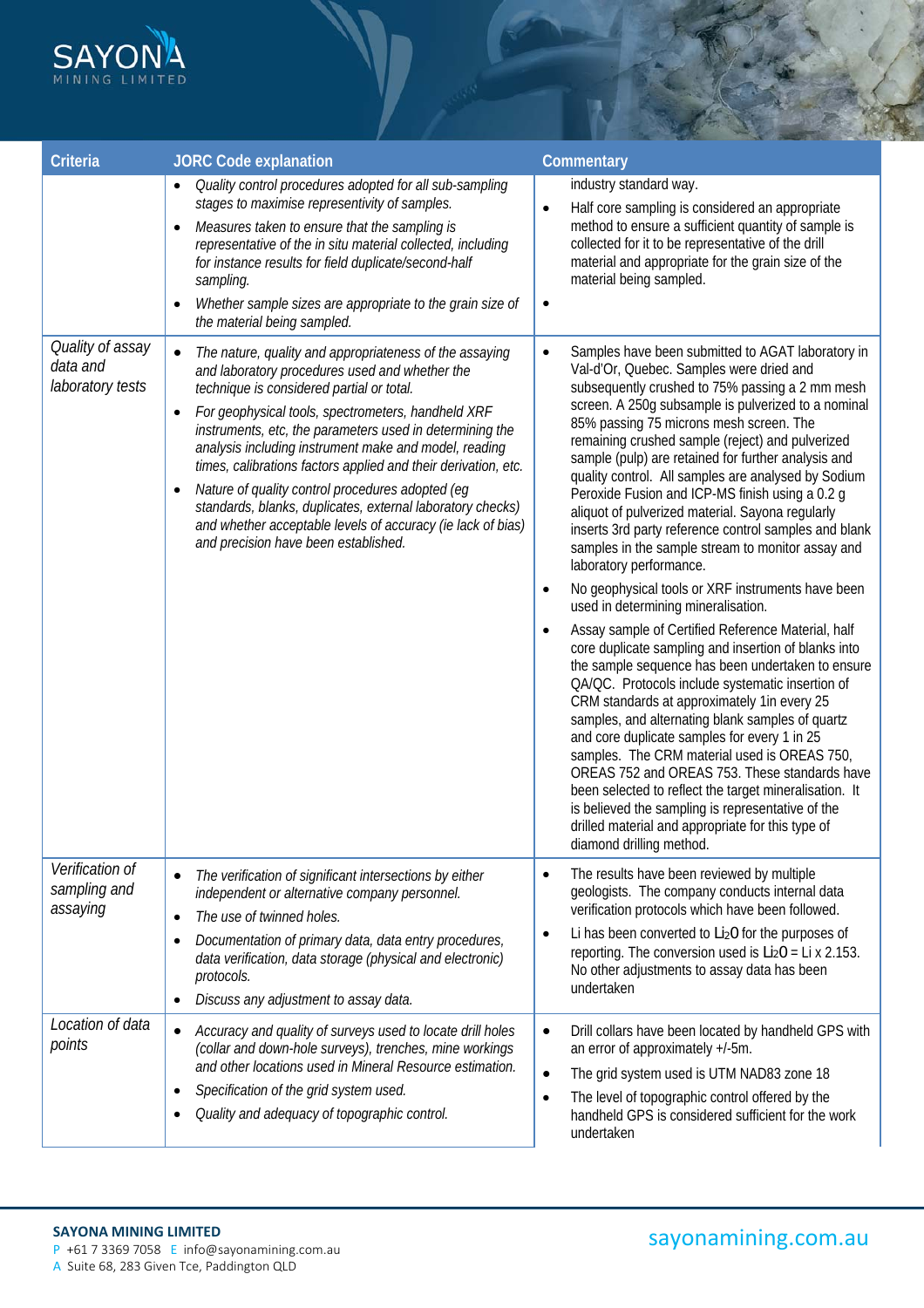

| <b>Criteria</b>                                                  | <b>JORC Code explanation</b>                                                                                                                                                                                                                                                                                                                                                                                      | Commentary                                                                                                                                                                                                                                                                                                                                                                                                                                                                                                                                                                                                                                                                                                                                                                                        |
|------------------------------------------------------------------|-------------------------------------------------------------------------------------------------------------------------------------------------------------------------------------------------------------------------------------------------------------------------------------------------------------------------------------------------------------------------------------------------------------------|---------------------------------------------------------------------------------------------------------------------------------------------------------------------------------------------------------------------------------------------------------------------------------------------------------------------------------------------------------------------------------------------------------------------------------------------------------------------------------------------------------------------------------------------------------------------------------------------------------------------------------------------------------------------------------------------------------------------------------------------------------------------------------------------------|
| Data spacing<br>and distribution                                 | Data spacing for reporting of Exploration Results.<br>$\bullet$<br>Whether the data spacing and distribution is sufficient to<br>$\bullet$<br>establish the degree of geological and grade continuity<br>appropriate for the Mineral Resource and Ore Reserve<br>estimation procedure(s) and classifications applied.<br>Whether sample compositing has been applied.                                             | There was no predetermined grid spacing to drilling.<br>$\bullet$<br>DDH-136 was drilled vertically from the same<br>location as hole DDH-135 in order to preliminary<br>evaluate the orientation and geometry of this lithium<br>pegmatite dykes encountered in hole -135. Collar<br>llocations are provided in plans and drill cross<br>sections within the main body of this report.<br>The data spacing and distribution for the drillhole<br>assay results in DDH135-6 is not sufficient to<br>establish the degree of geological and grade<br>continuity appropriate for Mineral Resource<br>estimation procedures. Infill and additional drilling is<br>being planned so that following collection of this<br>additional data this may be undertaken.<br>Samples have not been composited. |
| Orientation of<br>data in relation<br>to geological<br>structure | Whether the orientation of sampling achieves unbiased<br>$\bullet$<br>sampling of possible structures and the extent to which<br>this is known, considering the deposit type.<br>If the relationship between the drilling orientation and the<br>$\bullet$<br>orientation of key mineralised structures is considered to<br>have introduced a sampling bias, this should be assessed<br>and reported if material. | The drill results in DDH135-136 has been carried out<br>$\bullet$<br>over a small areas of the project and the extents to<br>mineralisation it is not known. Mineralisation remains<br>open in all directions.<br>Drilling has been sited orthogonal to the direction<br>$\bullet$<br>displayed nearby pegmatite mineralisation within the<br>main Moblan lithium pegmatite deposit. Spodumene<br>pegmatites in the area are typically tabular bodies<br>and the reported results appear consistent with that<br>style of mineralisation. There does not appear to be<br>an introduction of a sampling bias due to the drillhole<br>orientation.                                                                                                                                                  |
| Sample security                                                  | The measures taken to ensure sample security.<br>$\bullet$                                                                                                                                                                                                                                                                                                                                                        | All reasonable measures and Industry standard<br>$\bullet$<br>sample security and storage have been undertaken.                                                                                                                                                                                                                                                                                                                                                                                                                                                                                                                                                                                                                                                                                   |
| Audits or<br>reviews                                             | The results of any audits or reviews of sampling<br>$\bullet$<br>techniques and data.                                                                                                                                                                                                                                                                                                                             | No audits or reviews of the data have been<br>conducted at this stage                                                                                                                                                                                                                                                                                                                                                                                                                                                                                                                                                                                                                                                                                                                             |

# **JORC Code, 2012 edition – Section 2 Reporting of Exploration Results**

(Criteria listed in the preceding section also apply to this section.)

| Criteria                                                | <b>JORC Code explanation</b>                                                                                                                                                                                                                                                                                                                                                                                                                                         | Commentary                                                                                                                                                                                                                                                                                                                          |
|---------------------------------------------------------|----------------------------------------------------------------------------------------------------------------------------------------------------------------------------------------------------------------------------------------------------------------------------------------------------------------------------------------------------------------------------------------------------------------------------------------------------------------------|-------------------------------------------------------------------------------------------------------------------------------------------------------------------------------------------------------------------------------------------------------------------------------------------------------------------------------------|
| <b>Mineral</b><br>tenement and<br>land tenure<br>status | Type, reference name/number, location and ownership<br>$\bullet$<br>including agreements or material issues with third parties<br>such as joint ventures, partnerships, overriding royalties,<br>native title interests, historical sites, wilderness or national<br>park and environmental settings.<br>The security of the tenure held at the time of reporting<br>$\bullet$<br>along with any known impediments to obtaining a licence<br>to operate in the area. | The Moblan property is located approximately 130km to<br>$\bullet$<br>the north-west of the town of Chibougamau and 600km<br>north of Montreal.                                                                                                                                                                                     |
|                                                         |                                                                                                                                                                                                                                                                                                                                                                                                                                                                      | The project is owned 60% by Sayona Mining Ltd and<br>40% by SOQUEM Inc, a wholly owned subsidiary of                                                                                                                                                                                                                                |
|                                                         |                                                                                                                                                                                                                                                                                                                                                                                                                                                                      | Investissement Quebec. Joint Venture exploration is<br>managed by an Exploration Committee with technical<br>input from both parties.                                                                                                                                                                                               |
|                                                         |                                                                                                                                                                                                                                                                                                                                                                                                                                                                      | The project comprises 20 mineral claims covering 433Ha.                                                                                                                                                                                                                                                                             |
|                                                         |                                                                                                                                                                                                                                                                                                                                                                                                                                                                      | Access is via Highway 167 onto the all-weather Route du<br>Nord road and then via gravel roads to the project. The<br>project is located in the western Superior Province, within<br>the eastern segment of the Frotet-Evans greenstone belt<br>(FEGB), which extends over some 250km from Lac<br>Mistassini to the Nottaway River. |

# sayonamining.com.au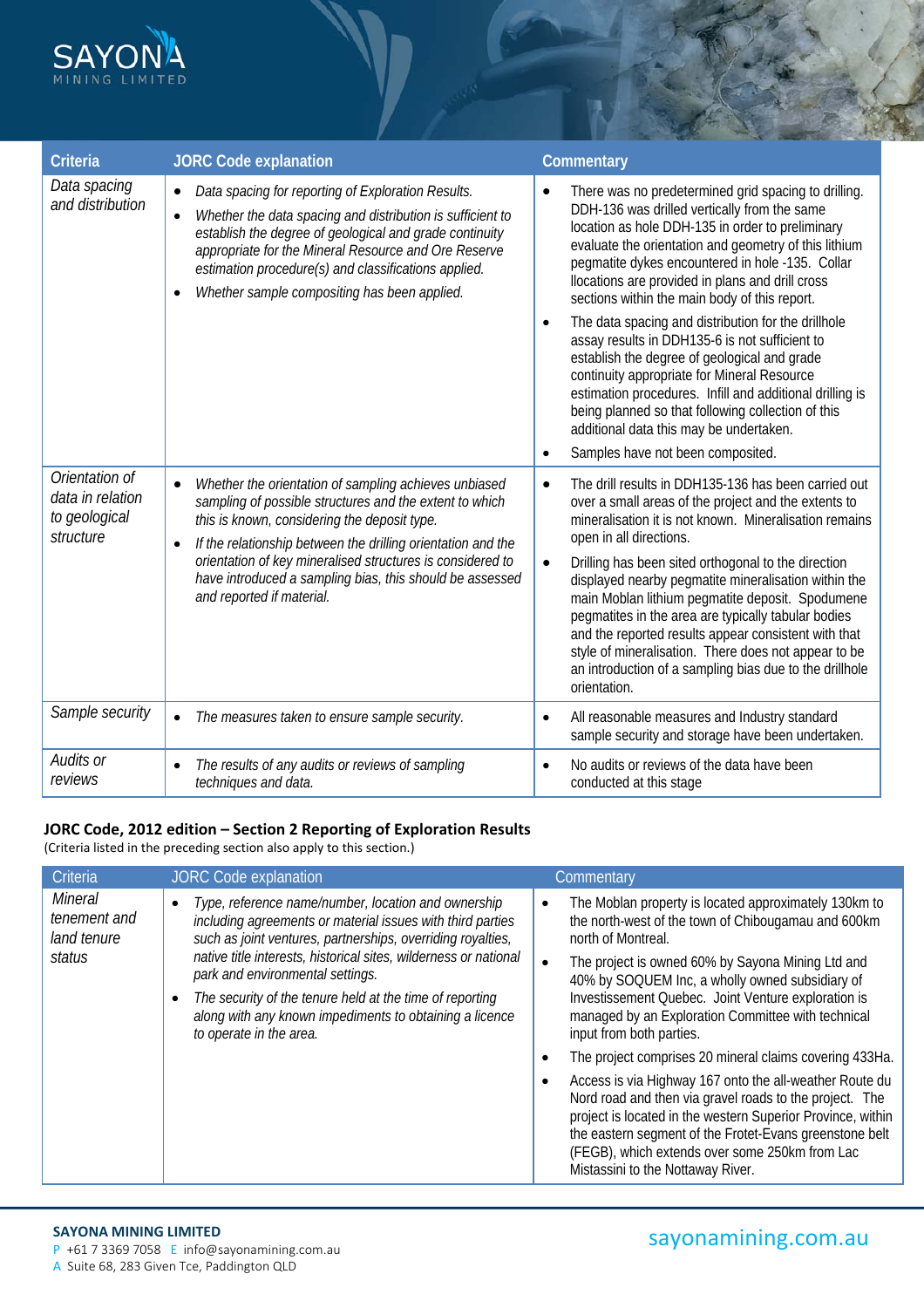

| Criteria                                | <b>JORC Code explanation</b>                                                                                                                                                                                                                                                    |           | Commentary                                                                                                                                                                                                                                                                                                                                                                                                                                                                               |
|-----------------------------------------|---------------------------------------------------------------------------------------------------------------------------------------------------------------------------------------------------------------------------------------------------------------------------------|-----------|------------------------------------------------------------------------------------------------------------------------------------------------------------------------------------------------------------------------------------------------------------------------------------------------------------------------------------------------------------------------------------------------------------------------------------------------------------------------------------------|
|                                         |                                                                                                                                                                                                                                                                                 | $\bullet$ | There are no impediments that have been identified for<br>operating in the project areas                                                                                                                                                                                                                                                                                                                                                                                                 |
| Exploration<br>done by other<br>parties | Acknowledgment and appraisal of exploration by other<br>$\bullet$<br>parties.                                                                                                                                                                                                   |           | Lithium mineralisation was first discovered in the Moblan<br>area in the 1970s with SOQEM subsequently drilling the<br>main pegmatite deposit and identifying other lithium<br>pegmatites within the property. The area where drillholes<br>DDH-135 and DDH136, the subject of this current release<br>has not been previously drilled.                                                                                                                                                  |
| Geology                                 | Deposit type, geological setting and style of mineralisation.<br>$\bullet$                                                                                                                                                                                                      |           | Lithium is being targeted within rare metal pegmatites of the<br>albite-spodumene pegmatite types which host high grade<br>lithium mineralisation.                                                                                                                                                                                                                                                                                                                                       |
|                                         |                                                                                                                                                                                                                                                                                 |           | The main spodumene pegmatite at Moblan, the Main Dyke,<br>has an east-west strike of 1,500m length, a dip of 35° to the<br>north and widths ranging between 20 to 30m, with the<br>spodumene content commonly present as coarsely grained<br>crystals, accompanied by quartz, feldspar and muscovite.                                                                                                                                                                                    |
|                                         |                                                                                                                                                                                                                                                                                 |           | A swarm of Li-spodumene and barren pegmatite dykes<br>outcrop on the north and the south of the Main dyke, hosted<br>in gabbro country rock. One narrow, parallel dyke occurs on<br>the footwall of the Main dyke ("Footwall dyke"). North to<br>south oriented pegmatite dykes are present at the Moblan<br>East prospect, with outcrops of 150m strike length and<br>widths of around 10m. The reported holes are from a new<br>zone, some 200m to the south of the Main Dyke deposit. |
| Drill hole<br><b>Information</b>        | A summary of all information material to the understanding $\vert \bullet \vert$<br>$\bullet$<br>of the exploration results including a tabulation of the<br>following information for all Material drill holes:                                                                |           | Drill information is contained in Table 1 and Table 2 in the<br>main body of this report                                                                                                                                                                                                                                                                                                                                                                                                 |
|                                         | easting and northing of the drill hole collar<br>O                                                                                                                                                                                                                              |           |                                                                                                                                                                                                                                                                                                                                                                                                                                                                                          |
|                                         | elevation or RL (Reduced Level - elevation above sea<br>O<br>level in metres) of the drill hole collar                                                                                                                                                                          |           |                                                                                                                                                                                                                                                                                                                                                                                                                                                                                          |
|                                         | dip and azimuth of the hole<br>O                                                                                                                                                                                                                                                |           |                                                                                                                                                                                                                                                                                                                                                                                                                                                                                          |
|                                         | down hole length and interception depth<br>O                                                                                                                                                                                                                                    |           |                                                                                                                                                                                                                                                                                                                                                                                                                                                                                          |
|                                         | hole length.<br>$\circ$                                                                                                                                                                                                                                                         |           |                                                                                                                                                                                                                                                                                                                                                                                                                                                                                          |
|                                         | If the exclusion of this information is justified on the basis<br>that the information is not Material and this exclusion does<br>not detract from the understanding of the report, the<br>Competent Person should clearly explain why this is the<br>case.                     |           |                                                                                                                                                                                                                                                                                                                                                                                                                                                                                          |
| Data<br>aggregation<br>methods          | In reporting Exploration Results, weighting averaging<br>٠<br>techniques, maximum and/or minimum grade truncations<br>(eq cutting of high grades) and cut-off grades are usually<br>Material and should be stated.                                                              |           | No variation to laboratory reported assays has been made.                                                                                                                                                                                                                                                                                                                                                                                                                                |
|                                         | Where aggregate intercepts incorporate short lengths of<br>$\bullet$<br>high grade results and longer lengths of low grade results,<br>the procedure used for such aggregation should be stated<br>and some typical examples of such aggregations should<br>be shown in detail. |           |                                                                                                                                                                                                                                                                                                                                                                                                                                                                                          |
|                                         | The assumptions used for any reporting of metal<br>٠<br>equivalent values should be clearly stated.                                                                                                                                                                             |           |                                                                                                                                                                                                                                                                                                                                                                                                                                                                                          |
| Relationship<br>between                 | These relationships are particularly important in the<br>$\bullet$                                                                                                                                                                                                              |           | True width is not known. The reported mineralisation is a<br>new discovery and exploration is at an early stage. The                                                                                                                                                                                                                                                                                                                                                                     |

# **SAYONA MINING LIMITED**